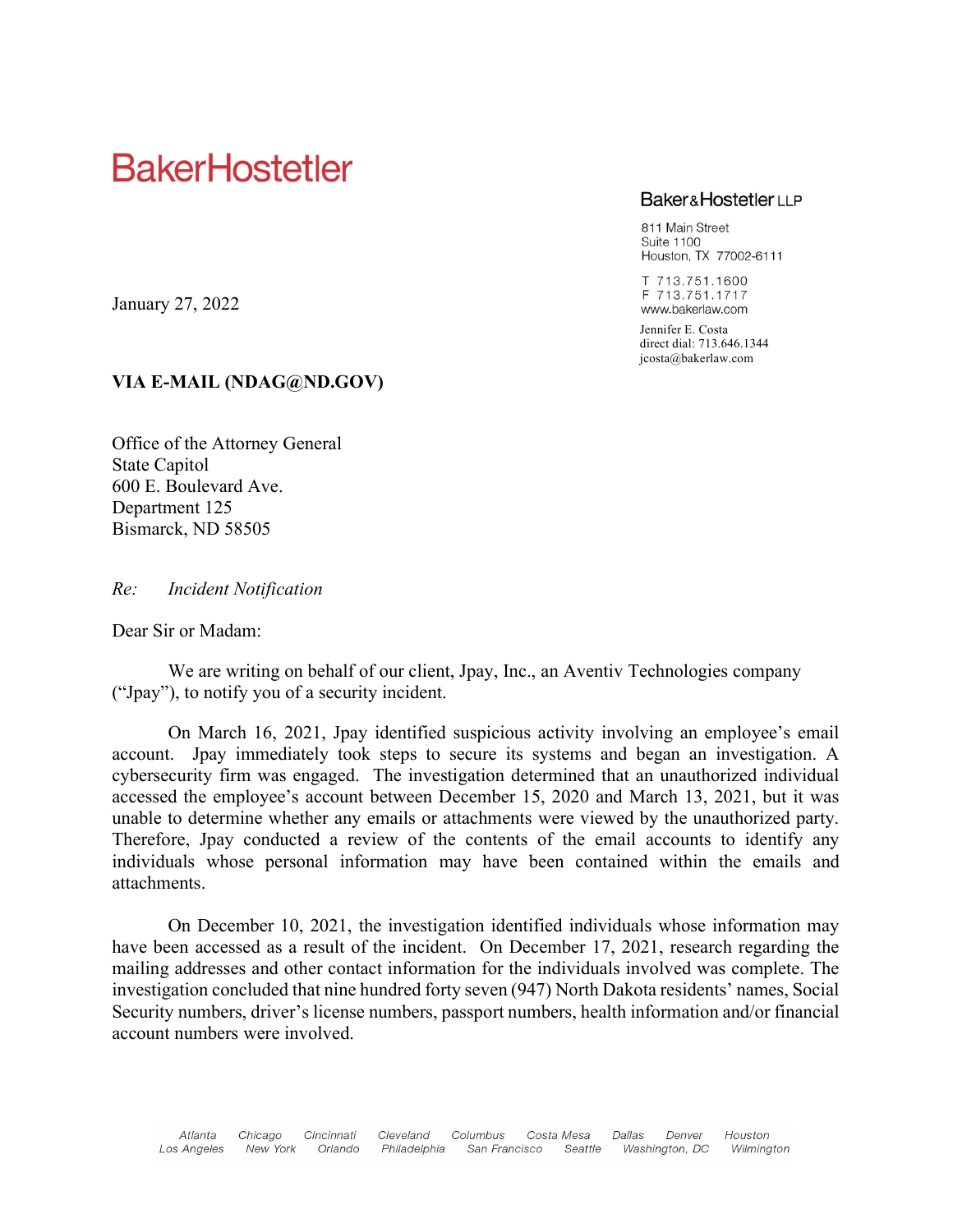January 27, 2022 Page 2

On January 25, 2022, JPay mailed a notification letter to the North Dakota residents via U.S. mail.<sup>1</sup> A copy of the notification letter is enclosed. Jpay is providing a telephone number for potentially affected individuals to call with any questions they may have about the incident. Jpay is offering notified individuals complimentary one-year memberships to identity monitoring services.

Jpay installed additional security safeguards and controls in its network infrastructure to prevent this type of crime from happening again.

Please do not hesitate to contact me if you have any questions regarding this incident.

Sincerely,

Jennifer Costa Counsel

Enclosure

<sup>&</sup>lt;sup>1</sup> This report is not, and does not constitute, a waiver of JPay's objection that North Dakota lacks personal jurisdiction over the company related to this matter.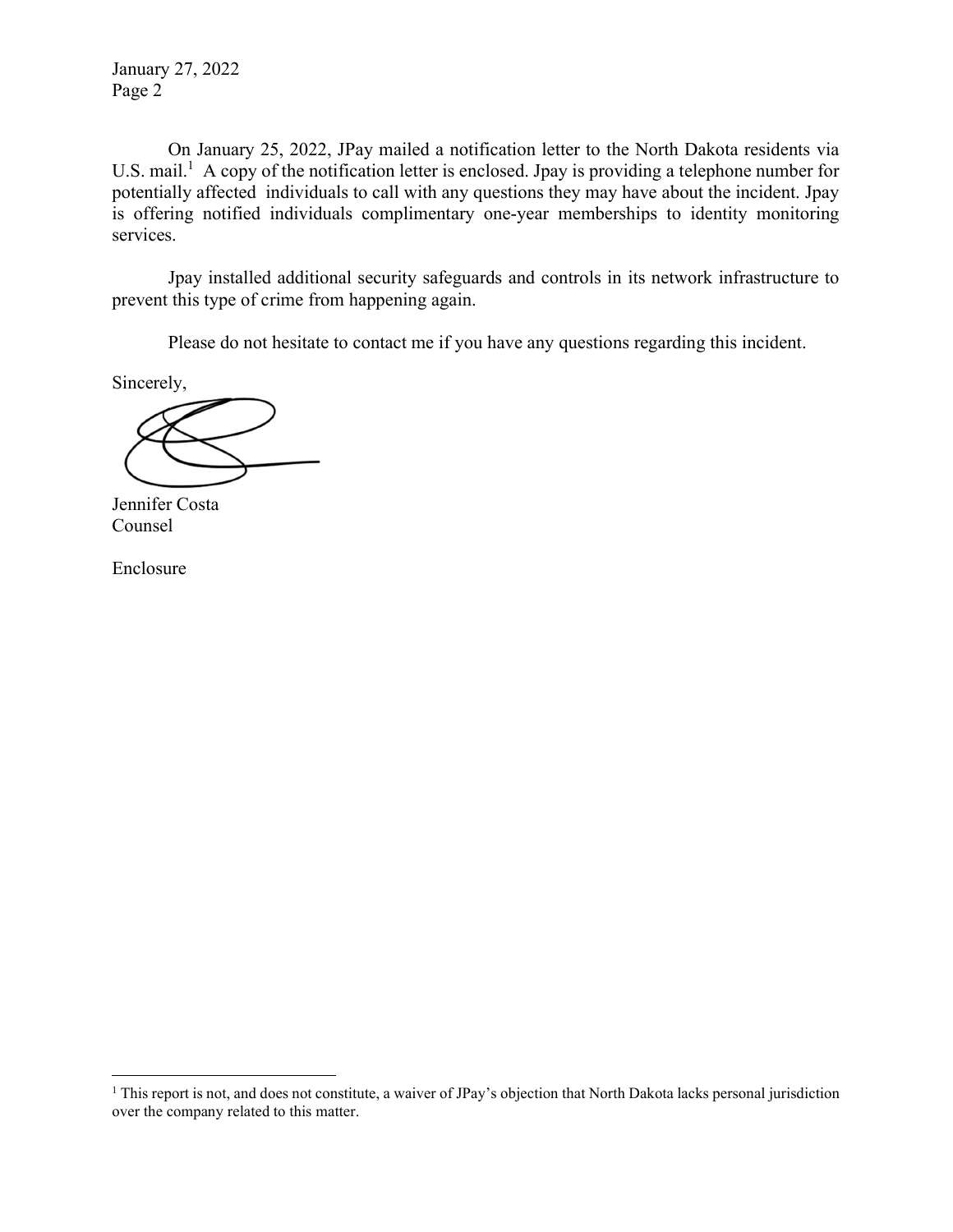

<<Date>> (Format: Month Day, Year)

<<first\_name>> <<middle\_name>> <<last\_name>> <<suffix>> <<address\_1>> <<address\_2>> <<city>>, <<state\_province>> <<postal\_code>> <<country>>

#### Dear <<First\_Name>> <<Last\_Name>>:

Jpay, Inc., an Aventiv Technologies company, is committed to protecting the information in its care. We are writing to inform you of an incident that may have involved some of your personal information. This notice explains the incident, measures we have taken, and provides additional steps you may consider taking in response.

#### *What Happened?*

We completed an investigation that involved unauthorized access to an employee's email account. Upon learning of the incident, we immediately took steps to secure the account and launched an investigation. A cybersecurity firm was engaged to assist with the response. The investigation was unable to determine whether any emails or attachments were viewed by the unauthorized party. Therefore, we conducted a comprehensive review of the contents of the email account to determine the specific individuals whose information was contained within the emails and attachments. On December 10, 2021, we determined the personal information that could have been viewed. We then conducted further research to identify mailing addresses and other contact information for the recipients of this letter.

#### *What Information Was Involved?*

The information identified in the account included your  $\leq b2b$  text  $1(DataElements)$ 

#### *What We Are Doing?*

To help prevent something like this from happening in the future, we have implemented additional measures to enhance existing security protocols.

#### *What You Can Do.*

We encourage you to remain vigilant by reviewing your account statements and credit reports for any unauthorized activity. As a precaution, we are offering you a complimentary one-year membership to Experian's<sup>®</sup> IdentityWorks<sup>SM</sup> Credit 3B. This product provides you with identity detection and resolution of identity theft. IdentityWorks Credit 3B is completely free to you and enrolling in this program will not hurt your credit score. **For more information on IdentityWorks Credit 3B, including instructions on how to activate your complimentary one-year membership, as well as some additional steps you can take in response, please see the pages that follow this letter.**

#### *For More Information:*

We regret this occurred and apologize for any inconvenience. For more information on some additional steps you can take to protect your personal information, please see the additional information enclosed with this letter.

If you have any questions, please call 1-???-???-????, Monday through Friday, 8:00 a.m. to 5:30 p.m. Central Time, excluding major U.S. holidays.

Sincerely,

JPay, Inc., an Aventiv Technologies company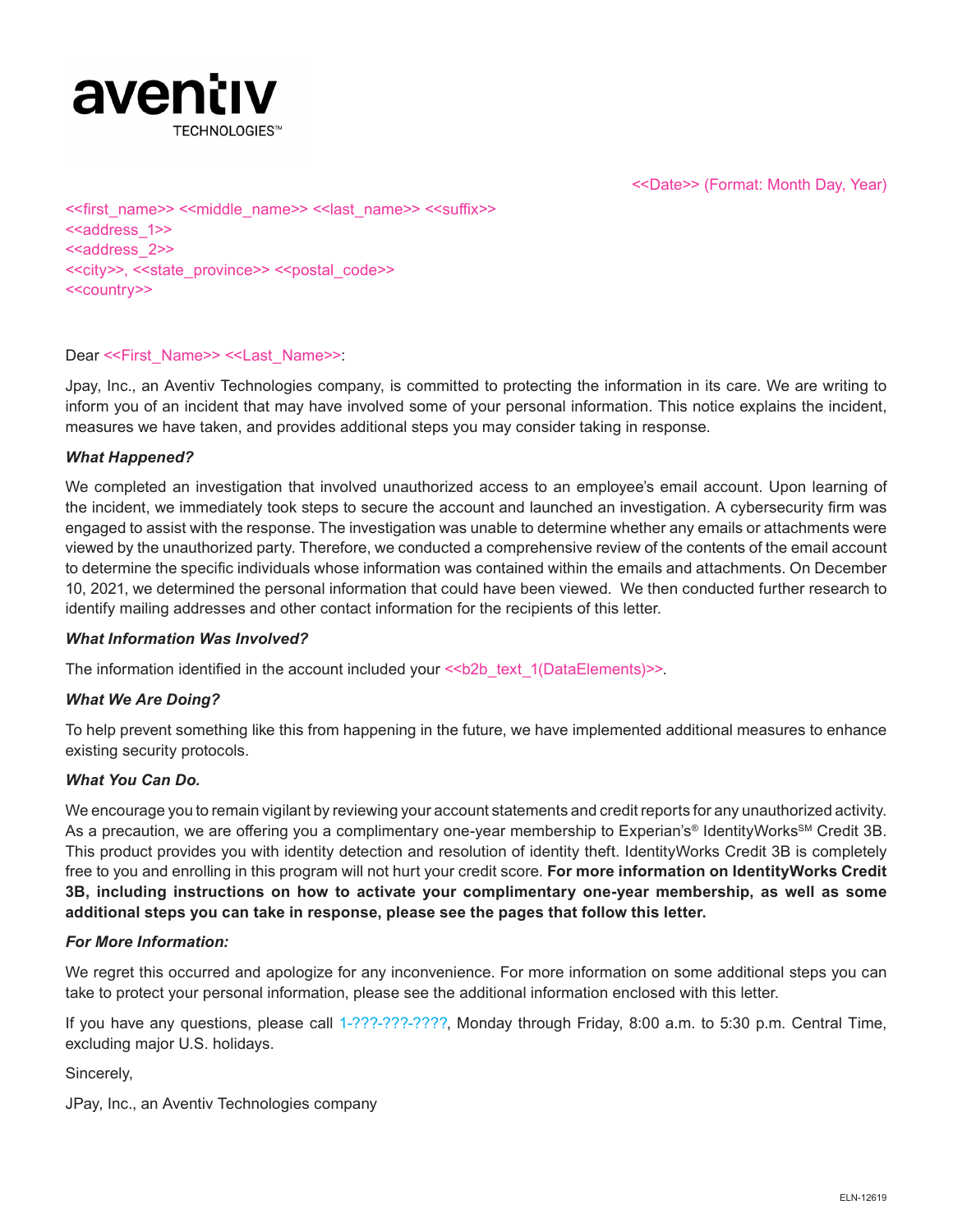## **Activate IdentityWorks Credit 3B Now in Three Easy Steps**

To help protect your identity, we are offering a **complimentary** one-year membership of Experian IdentityWorksSM Credit 3B. This product helps detect possible misuse of your personal information and provides you with superior identity protection support focused on immediate identification and resolution of identity theft.

ENROLL by:  $\le b2b$  text 6(EnrollmentDeadline)>> (Your code will not work after this date.)

VISIT the **Experian IdentityWorks website** to enroll: https://www.experianidworks.com/3bcredit

# PROVIDE the **Activation Code**: **<<ActivationCode(S\_N)>>**

If you have questions about the product, need assistance with identity restoration or would like an alternative to enrolling in Experian IdentityWorks online, please contact Experian's customer care team at 877.890.9332. Be prepared to provide engagement number << b2b\_text\_2(Engagement Number)>> as proof of eligibility for the identity restoration services by Experian.

## **ADDITIONAL DETAILS REGARDING YOUR 12-MONTH EXPERIAN IDENTITYWORKS CREDIT 3B MEMBERSHIP:**

A credit card is **not** required for enrollment in Experian IdentityWorks Credit 3B.

You can contact Experian **immediately without needing to enroll in the product** regarding any fraud issues. Identity Restoration specialists are available to help you address credit and non-credit related fraud.

Once you enroll in Experian IdentityWorks, you will have access to the following additional features:

- **• Experian credit report at signup:** See what information is associated with your credit file. Daily credit reports are available for online members only.\*
- **• Credit Monitoring:** Actively monitors Experian, Equifax and Transunion files for indicators of fraud.
- **• Experian IdentityWorks ExtendCARETM**: You receive the same high-level of Identity Restoration support even after your Experian IdentityWorks membership has expired.
- **• \$1 Million Identity Theft Insurance\*\*:** Provides coverage for certain costs and unauthorized electronic fund transfers.

## **Activate your membership today at https://www.experianidworks.com/3bcredit or call 877.890.9332 to register with the activation code above.**

**What you can do to protect your information:** There are additional actions you can consider taking to reduce the chances of identity theft or fraud on your account(s). Please refer to www.ExperianIDWorks.com/restoration for this information. If you have any questions about IdentityWorks, need help understanding something on your credit report or suspect that an item on your credit report may be fraudulent, please contact Experian's customer care team at 877.890.9332.

\* Offline members will be eligible to call for additional reports quarterly after enrolling.

\*\* The Identity Theft Insurance is underwritten and administered by American Bankers Insurance Company of Florida, an Assurant company. Please refer to the actual policies for terms, conditions, and exclusions of coverage. Coverage may not be available in all jurisdictions.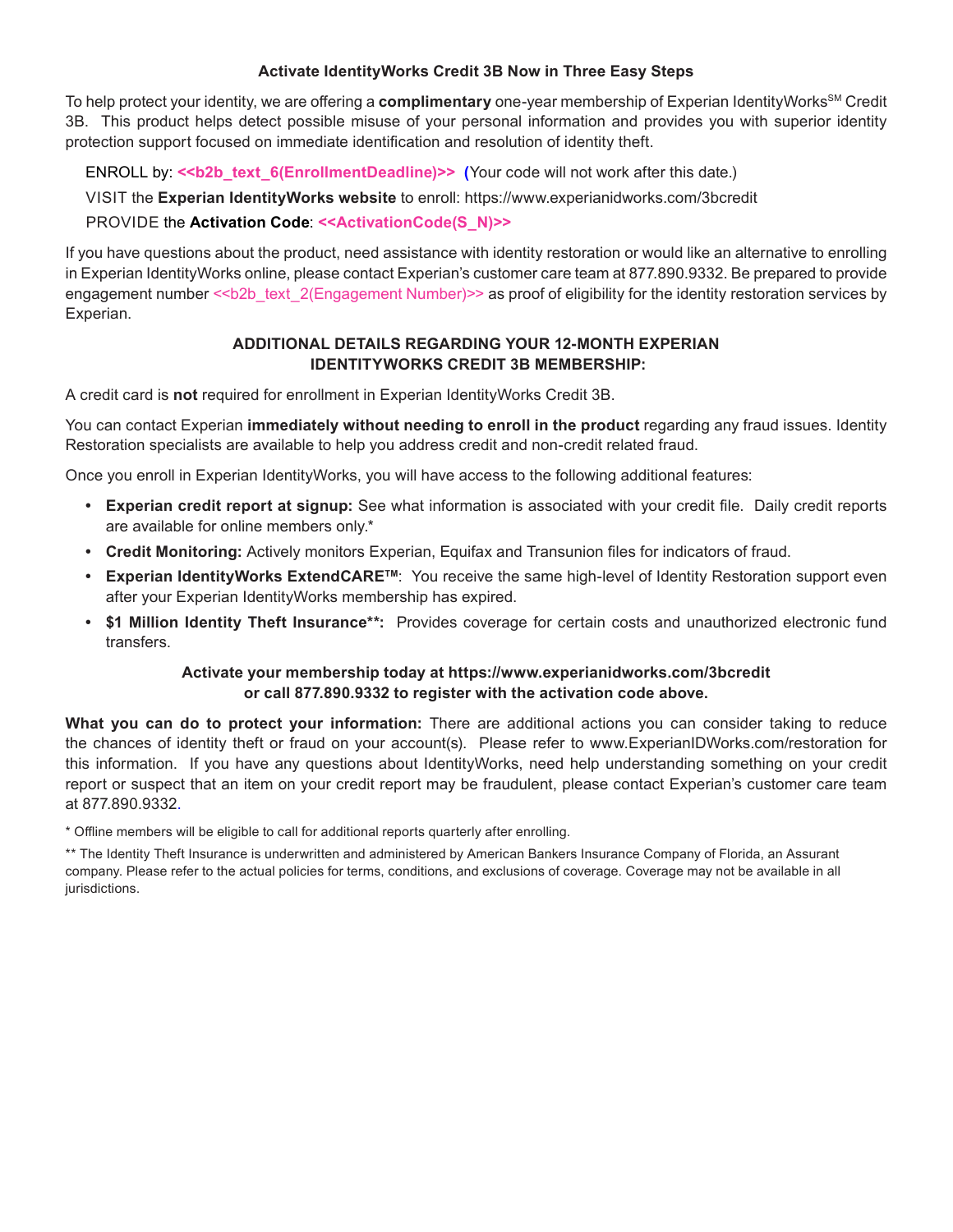## **ADDITIONAL STEPS YOU CAN TAKE**

We remind you it is always advisable to be vigilant for incidents of fraud or identity theft by reviewing your account statements and free credit reports for any unauthorized activity. You may obtain a copy of your credit report, free of charge, once every 12 months from each of the three nationwide credit reporting companies. To order your annual free credit report, please visit www.annualcreditreport.com or call toll free at 1-877-322-8228. Contact information for the three nationwide credit reporting companies is as follows:

- *• Equifax*, PO Box 740241, Atlanta, GA 30374, www.equifax.com, 1-800-685-1111
- *• Experian*, PO Box 2002, Allen, TX 75013, www.experian.com, 1-888-397-3742
- *• TransUnion*, PO Box 2000, Chester, PA 19016, www.transunion.com, 1-800-916-8800

If you believe you are the victim of identity theft or have reason to believe your personal information has been misused, you should immediately contact the Federal Trade Commission and/or the Attorney General's office in your state. You can obtain information from these sources about steps an individual can take to avoid identity theft as well as information about fraud alerts and security freezes. You should also contact your local law enforcement authorities and file a police report. Obtain a copy of the police report in case you are asked to provide copies to creditors to correct your records. Contact information for the Federal Trade Commission is as follows:

*• Federal Trade Commission*, Consumer Response Center, 600 Pennsylvania Avenue NW, Washington, DC 20580, 1-877-IDTHEFT (438-4338), www.identitytheft.gov

## **Fraud Alerts and Credit or Security Freezes:**

*Fraud Alerts:* There are two types of general fraud alerts you can place on your credit report to put your creditors on notice that you may be a victim of fraud—an initial alert and an extended alert. You may ask that an initial fraud alert be placed on your credit report if you suspect you have been, or are about to be, a victim of identity theft. An initial fraud alert stays on your credit report for one year. You may have an extended alert placed on your credit report if you have already been a victim of identity theft with the appropriate documentary proof. An extended fraud alert stays on your credit report for seven years.

To place a fraud alert on your credit reports, contact one of the nationwide credit bureaus. A fraud alert is free. The credit bureau you contact must tell the other two, and all three will place an alert on their versions of your report.

For those in the military who want to protect their credit while deployed, an Active Duty Military Fraud Alert lasts for one year and can be renewed for the length of your deployment. The credit bureaus will also take you off their marketing lists for pre-screened credit card offers for two years, unless you ask them not to.

*Credit or Security Freezes:* You have the right to put a credit freeze, also known as a security freeze, on your credit file, free of charge, which makes it more difficult for identity thieves to open new accounts in your name. That's because most creditors need to see your credit report before they approve a new account. If they can't see your report, they may not extend the credit.

*How do I place a freeze on my credit reports?* There is no fee to place or lift a security freeze. Unlike a fraud alert, you must separately place a security freeze on your credit file at each credit reporting company. For information and instructions to place a security freeze, contact each of the credit reporting agencies at the addresses below:

- **• Experian Security Freeze**, PO Box 9554, Allen, TX 75013, www.experian.com
- **• TransUnion Security Freeze**, PO Box 2000, Chester, PA 19016, www.transunion.com
- **• Equifax Security Freeze**, PO Box 105788, Atlanta, GA 30348, www.equifax.com

You'll need to supply your name, address, date of birth, Social Security number and other personal information.

After receiving your freeze request, each credit bureau will provide you with a unique PIN (personal identification number) or password. Keep the PIN or password in a safe place. You will need it if you choose to lift the freeze.

*How do I lift a freeze?* A freeze remains in place until you ask the credit bureau to temporarily lift it or remove it altogether. If the request is made online or by phone, a credit bureau must lift a freeze within one hour. If the request is made by mail, then the bureau must lift the freeze no later than three business days after getting your request.

If you opt for a temporary lift because you are applying for credit or a job, and you can find out which credit bureau the business will contact for your file, you can save some time by lifting the freeze only at that particular credit bureau. Otherwise, you need to make the request with all three credit bureaus.